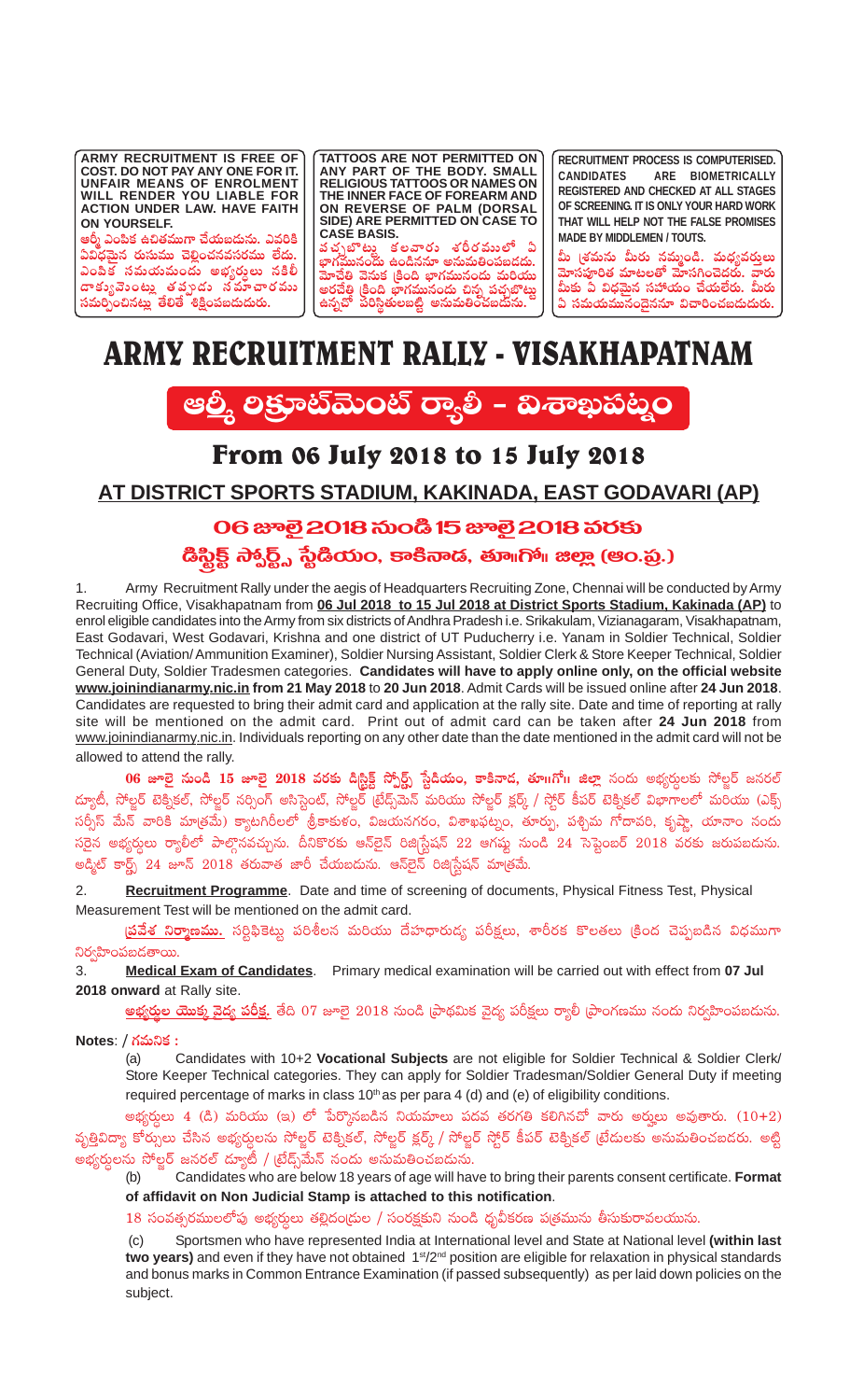క్రీడల్లో, గత 2 సంవత్సరములలో అంతర్జాతీయ క్రీడల్లో భారత జట్మకై ఆడినవారిని మరియు జాతీయ క్రీడల్లో రాష్ట్రం కొరకు ఆడినవారికి ఫిజికల్ టెస్ట్లేలో సడలింపు మరియు బోనస్ మార్క్స్, (పస్తుతం ఉన్న విధానంబట్టి లభిస్తాయి.

Sportsmen who have represented district at state level and university team or regional team at district  $(d)$ level (within last two years) and have earned 1<sup>st</sup>/2<sup>nd</sup> position will be eligible for physical relaxation and bonus marks in Common Entrance Examination (if passed subsequently) as per laid down policies on the subject.

క్రీడల్లో, గత 2 సంవత్సరములలో మొదటి లేక రెండవ స్ధానం సంపాదించుకున్న క్రీడాకారులు, రాష్ట్ర స్ధాయిలో ఆడిన జిల్లా జట్టలోకాని, జిల్లా స్దాయిలో ఆడిన విశ్వవిద్యాలయం జట్టులోకాని లేక ఇతర [పాంతీయ జట్టలోకాని, వీరికి ఫిజికల్ టెస్ట్లలో సడలింపు మరియు బోనస్ మార్క్స్, (పస్తుతం ఉన్న విధానంబట్టి లభిస్తాయి.

For Clerk category, the entire question paper (all 50 questions) will be attempted on OMR Sheet and  $(e)$ no separate subjective answer sheet will be used for English section.

క్లర్మ్ విభాగంలో అన్ని (పశ్నలు (50 (పశ్నలు) ఓఎమ్ఆర్ షీట్ ద్వారానే సమాధానం ఇవ్వాలి. ఇంగ్లీష్ సబ్జెక్టకు కూడా వేరే సమాధాన పత్రం ఇవ్వబడదు.

CANDIDATES WILL REPORT TO DISTRICT SPORTS STADIUM, KAKINADA (ANDHRA PRADESH) AT 0030 HRS ON THE SCHEDULED DATE AS PER THE PROGRAMME GIVEN IN THEIR ADMIT CARD. CANDIDATES TO BRING THEIR MARKS SHEET OF CLASS X WITH MARKS OBTAINED AND "NOT" GRADES. GRADE SYSTEM SSC CERTIFICATE WILL NOT BE ACCEPTED. CANDIDATES, WHO ARE NOT IN POSSESSION OF MARKS SHEET, WILL NOT BE ALLOWED TO PARTICIPATE IN THE RECRUITMENT RALLY EXCEPT CBSE CANDIDATES.

అభ్యర్నలు వారి ఎడ్మిట్ కార్డ్ నందు నిర్ణయింపబడిన తేదీన, ఉదయం 00:30 గంటలకు డిగ్టిక్ట్ స్పోర్ట్స్ స్టేడియం, కాకినాడ, తూ॥గో॥ జిల్లా (ఆం.డ్ర) నందు హాజరు కావలెను. హాజరు అయినప్పుడు (వారి పదవ తరగతి మార్మ్ లిస్ట్ తీసుకొని రావలెను. సి.బి.ఎస్.ఇ. తప్పించి మిగతా వారికి (గేడ్స్ వర్తించదు. మార్క్ షీట్ లేనివారిని అనుమతించరు)

| S.No. | <b>Categories</b><br>వివిధ గూపులు                                                                                      | <b>Height</b><br>ఎతు | Weight<br>బరువు | <b>Chest</b><br>ಫೌಡಿ                                                                                  | <b>Educational Qualification</b><br>విద్యార్హత                                                                                                                                                                                                                                                                                                                                                                                                                                                                                                                                                                                                                                                                                                                                                                                          |
|-------|------------------------------------------------------------------------------------------------------------------------|----------------------|-----------------|-------------------------------------------------------------------------------------------------------|-----------------------------------------------------------------------------------------------------------------------------------------------------------------------------------------------------------------------------------------------------------------------------------------------------------------------------------------------------------------------------------------------------------------------------------------------------------------------------------------------------------------------------------------------------------------------------------------------------------------------------------------------------------------------------------------------------------------------------------------------------------------------------------------------------------------------------------------|
| (a)   | Soldier Technical<br>సోల్జర్ టెక్నికల్                                                                                 | 165 cms              | 50 kgs          | 77 cms with 5 cms<br>Expansion<br>77 సెం.మీ. ఊపిరి పీల్చిన<br>తరువాత $5$ సెం.మీ.<br>ఎక్కువ ఉండవలెను   | 10+2 / Intermediate Examination pass in Science with<br>Physics, Chemistry, Maths and English with 50% marks<br>in aggregate and 40% marks in each subject.<br>$10+2$ (ఇంటర్మీదియట్) సైన్స్ విత్ ఫిజిక్స్, కెమిగ్టీ, మాథ్స్ మరియు<br>ఇంగ్లీషునందు $50\%$ ఉత్తీర్ణత. మరియు $40\%$ (పతి సబ్జెక్ట్ <i>లో</i> .                                                                                                                                                                                                                                                                                                                                                                                                                                                                                                                             |
| (b)   | Soldier Technical<br>(Aviation/Ammunition<br>Examiner)<br>సోల్టర్ టెక్నికల్ (ఎవియేషన్<br>మరియు ఎమినేషన్<br>ఎగ్జామినర్) | 165 cms              | 50 kgs          | 77 cms with 5 cms<br>Expansion<br>77 సెం.మీ. ఊపిరి పీల్చిన<br>తరువాత - 5 - సెం.మీ.<br>ఎక్కువ ఉండవలెను | 10+2/Intermediate Exam pass in Science with Physics,<br>Chemistry, Maths and English with 50% marks in<br>aggregate and 40% marks in each subject.<br>0R<br>Three years Diploma in Engineering (Mechanical/Electrical/<br>Automobiles/ Computer Science/ Electronic & Instrumentation<br>Engineering) from a recognized Polytechnic Institute/ITI.<br>(No education relaxation for this category is existing<br>presently).<br>$10+2$ (ఇంటర్మీడియట్) సైన్స్ విత్ ఫిజిక్స్, కెమి స్టీ, మాథ్స్ మరియు<br>ఇంగ్లీషునందు $50\%$ ఉత్తీర్ణత. మరియు $40\%$ (పతి సబ్జెక్ట్లలో<br>3 సంగల డిప్లమా ఇంజినీరింగ్ (మెకానికల్/ఎలక్షికల్/ఆటోమొబైల్స్/కంప్యూటర్ సైన్స్/కెమికల్<br>ఇంజనీరింగ్ మరియు ఎలక్ట్గానిక్స్ & ఇన్స్రమైనెంటేషన్) లో (పసిద్ధి చెందిన పోలిటెక్నిక్/<br>ఐ.టి.ఐ. విద్యాలయం నుండి పొంది ఉండాలి. 10వ తరగతిలో 50% ఉత్తీర్థత కలిగి<br>60ದಾರಿ. |
| (c)   | <b>Soldier Nursing</b><br><b>Assistant</b><br>సోల్జర్ నర్భింగ్ అసిస్టెంట్                                              | 165 cms              | 50 kgs          | 77 cms with 5 cms<br>Expansion<br>77 సెం.మీ. ఊపిరి పీల్చిన<br>తరువాత $5$ సెం.మీ.<br>ఎక్కువ ఉండవలెను   | 10+2/Intermediate pass in Science with 40% marks in<br>compulsory (Phy, Chem, Bio and Eng) subject and 50%<br>marks in aggregate.<br>0R<br>B.Sc Degree (Botany/Zoology/Bio Science) and English<br>(simple pass). Stipulation of marks laid down at 10+2 level will<br>not be applicable for B.Sc degree. However the candidates<br>should have studied all the four special subject in class XII <sup>th</sup><br>also.<br>$10+2$ (ఇంటర్మీడియట్) సైన్స్ విత్ ఫిజిక్స్, కెమి <sub> </sub> స్లీ, మాథ్స్ మరియు<br>ఇంగ్లీషునందు $50\%$ ఉత్తీర్ణత. మరియు $40\%$ (పతి సబ్జెక్ట్లలో<br>బి.ఎస్.సి., డిగ్రీ (బోటనీ)జూయాలజీ/బయో సైన్స్) మరియు ఇంగ్లీష్<br>(సింపుల్ పాన్) చదివిన వారికి పైన పేర్క్రౌన్న వదవ తరగతి<br>నిబంధనలు వర్తింపవు. కాని వారు ఆ సబ్జెక్ట్స్ $12$ వ తరగతిలో<br>చదివి వుండాలి.                                                 |

#### 4. Eligibility Conditions / అర్హత నిబంధనలు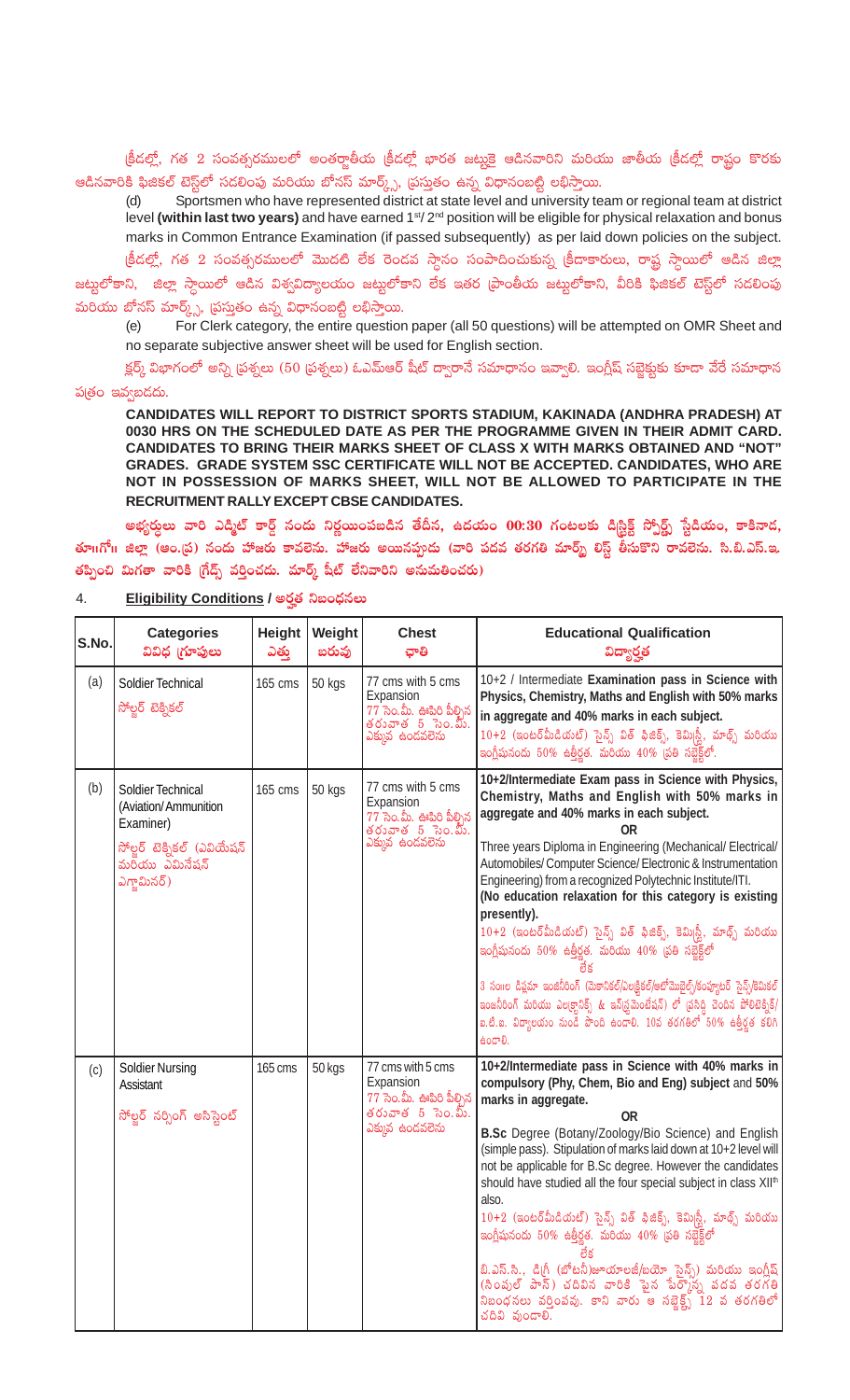| S.No. | <b>Categories</b><br>వివిధ గ్రూపులు                                                    | <b>Height</b><br>ఎతు్ | Weight<br>బరువు | <b>Chest</b><br>ఛాతి                                                                                    | <b>Educational Qualification</b><br>విద్యార్హత                                                                                                                                                                                                                                                                                                                                                                                                                                                                                                                                                                                                                                                                                                                                                                                                                                                                                             |
|-------|----------------------------------------------------------------------------------------|-----------------------|-----------------|---------------------------------------------------------------------------------------------------------|--------------------------------------------------------------------------------------------------------------------------------------------------------------------------------------------------------------------------------------------------------------------------------------------------------------------------------------------------------------------------------------------------------------------------------------------------------------------------------------------------------------------------------------------------------------------------------------------------------------------------------------------------------------------------------------------------------------------------------------------------------------------------------------------------------------------------------------------------------------------------------------------------------------------------------------------|
| (d)   | <b>Soldier General Duty</b><br>సోల్జర్ జనరల్ ద్యూటీ                                    | 166 cms               | 50 kgs          | 77 cms with 5 cms<br>Expansion<br>77 సెం.మీ. ఊపిరి పీల్చిన<br>తరువాత 5 సెం.మీ.<br>ఎక్కువ ఉండవలెను       | (i) 10 <sup>th</sup> Pass with 45% marks in aggregate and minimum 33%<br>marks in each subject studied in matric/10 <sup>th</sup> /SSLC Level without<br>mentioning in any specific subject.<br>0R<br>minimum 'D' grade in individual subjects and overall aggregate<br>of 'C-2' grade or 4.75 pts for board with Grade system. However<br>Marks Sheet with marks in figure will be produced during rally.<br>(ii) Stipulated marks percentage for 10 <sup>th</sup> pass will be waived<br>off for candidates having 10+2 and higher education qualification.<br>$10$ వ తరగతిలో $45\%$ మార్ములు ఉత్తీర్ణత లేక $33\%$ కనీసం పొంది ఉందాలి.<br>స్రతి సబ్జక్నలో మెట్రిక్/పదవ తరగతి/ఎస్.ఎస్.సి. క్లాసులో<br>కనీసం 'డి' గ్రేడ్ (పతి సబ్జక్షులో మరియు 'సి–2' గ్రేడ్ లేదా 4.7 పాయింట్లు<br>పొంది ఉందాలి. ర్యాలీలో మాత్రం మార్బ్ షీట్ తప్పనిసరిగా తీసుకురావలెను.<br>$10+2$ లేక పై చదువు చదివిన వారికి పైన పేర్కొన్న పదవ తరగతి నియమాలు<br>వర్తించవు. |
| (e)   | Soldier Tradesman<br>సోల్జర్ (టేడ్స్మేమ్<br>(ఇల్డ్ ఇల్డ్స్)                            | 166 cms               | 48 kgs          | 76 cms with 5 cms<br>Expansion<br>$76$ సెం.మీ. ఊపిరి పీల్చిన<br>తరువాత 5 సెం.మీ.<br>ఎక్కువ ఉండవలెను     | (i) 8™ Class Pass.<br>For House Keeper, Mess Keeper & Syce trade.<br>(ii) 10 <sup>th</sup> Class Pass.<br>For Chef, Washerman, Dresser, Steward, Tailor, Artisan (Wood<br>Work), Artisan (Metallurgy), Support Staff(ER), Artisan<br>(Construction) and all other trades 10 <sup>th</sup> simple pass/ITI<br>qualification in respective trades. Only candidates who have<br>undertaken class X Board Exam would be considered.<br>హౌస్ కీపర్, మెస్ కీపర్, సైస్ పోస్తులకు 8వ తరగతి ఉత్తీర్తులై<br>ఉందవలెను.<br>లేక<br>చెఫ్, (డస్సర్, పెయింటర్, ఆర్టిసన్, స్టీవర్డ్, సప్పోర్ట్ స్టాఫ్, టైలర్<br>మరియు వాషర్మేన్ పోస్టలకు 10వ తరగతి లేదా ఐ.టి.ఐ. ఉ<br>త్తీర్ణులై ఉండవలెను.                                                                                                                                                                                                                                                                   |
| (f)   | Soldier Clerk/Store<br>Keeper Technical<br>సోల్జర్ క్లర్క్ / స్టోర్ కీపర్<br>టెక్నికల్ | 162 cms               | 50 kgs          | 77 cms with 5 cms<br>Expansion<br>$77$ సెం.మీ. ఊపిరి పీల్చిన<br>తరువాత $5\,$ సెం.మీ.<br>ఎక్కువ ఉందవలెను | (i) Should have secured 50% marks in each subject and<br>60% marks in aggregate in class XII.<br>(ii) Should have studied English and Math/Accts/Book<br>Keeping in Class XII or class X and should have secured<br>minimum 50% marks in each of these subjects, whether studied<br>in Class XII or X.<br>(iii) Even if a candidate is Graduate or has a higher qualification,<br>percentage marks scored in Class XII would be applicable<br>towards his eligibility.<br>$12$ వ తరగతిలో (పతి సబ్జక్టులో $50\%$ మరియు అంతా కలిపి<br>$60\%$ రావలెను.<br>లేక<br>$10$ వ తరగతి లేదా $12$ వ తరగతిలో ఇంగ్లీష్/వేంథ్స్/అక్కౌంట్స్/<br>బుక్ కీపింగ్ నందు కనీసం $50\%$ సాధించి ఉందాలి.<br>వురియు<br>$12$ వ తరగతి కంటే ఎక్కువ చదివిన వారికి కూడా 12 వ తరగతి<br>మార్కులు వర్తిస్తాయి.                                                                                                                                                                 |

It is mandatory for the candidates who have passed class 10<sup>th</sup> with GPA/ grade system to carry their marks 5. sheet showing marks in figure obtained from respective board.

అభ్యర్ధులు తప్పనిసరిగా వారి పదవ తరగతి మార్కుల షీటు తీసుకొని రావలెను. సి.బి.ఎస్.సి. తప్పించి మిగతావారికి (గేడ్స్ వర్తించదు. మార్కు షీటు లేనివారిని అనుమతించరు.

Age Group. Age of the candidate will be counted as on 01 Oct 2018. Age criteria for recruitment rally will be 6. as under:-

అభ్యర్ధి యొక్క వయో పరిమితి క్రింద వివరించబడిన తేదీల లోపు ఉండవలెను. వారి వయస్సు 01 అక్టోబర్  $2018$  నాడు తీసుకొనబదుతుంది.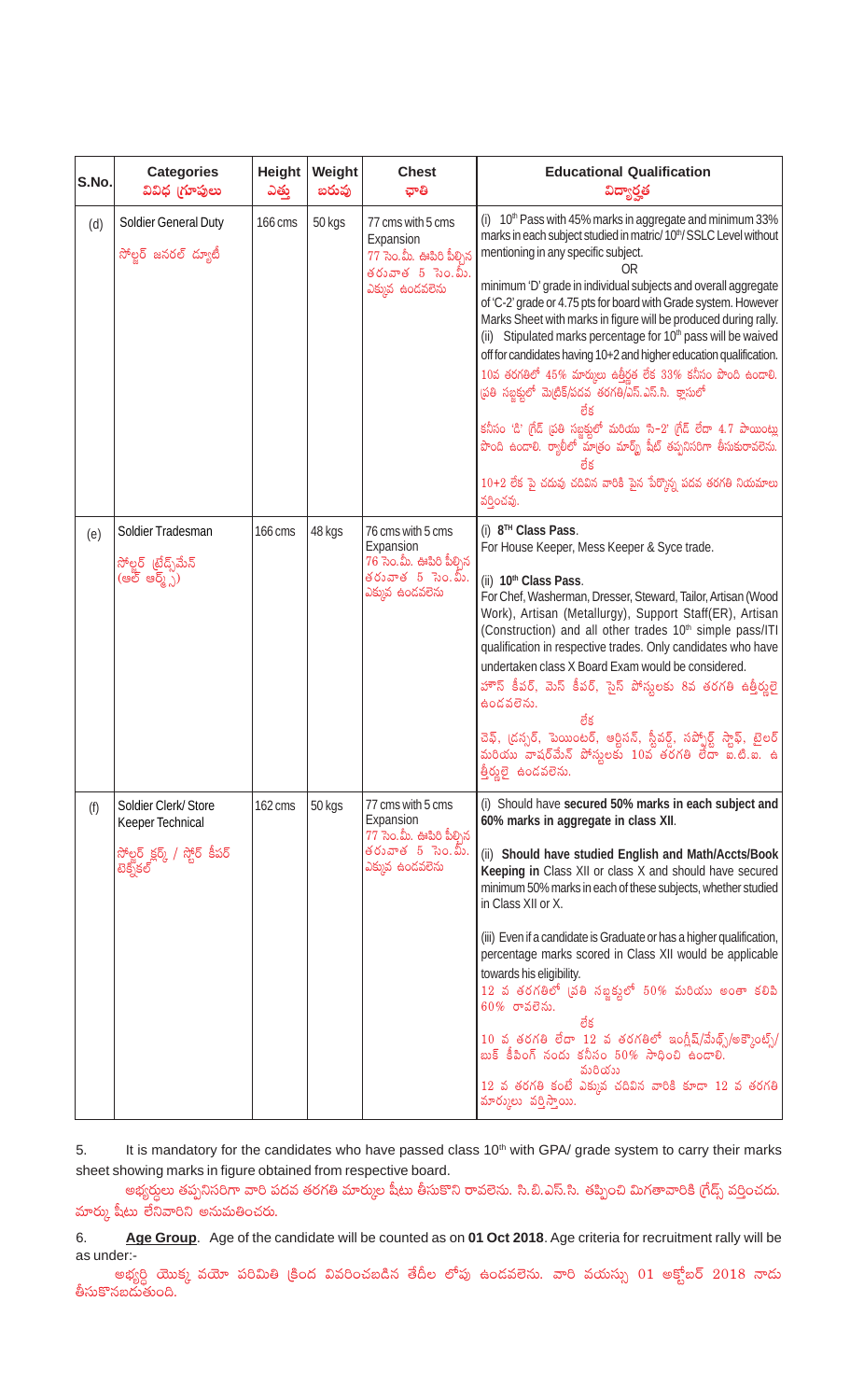| S.No. | Category                                                                                                      | <b>Age Criteria</b>                                                           |
|-------|---------------------------------------------------------------------------------------------------------------|-------------------------------------------------------------------------------|
| (a)   | Soldier Technical / Soldier Technical Amn<br>సోల్జర్ టెక్నికల్ / సోల్జర్ టెక్నికల్ ఎవిఎన్ & ఎవిఎన్ ఎగ్లామినర్ | 17 years 06 months to 23 years.<br>17 సంవత్సరముల 6 నెలలు - 23 సంవత్సరములు     |
| (b)   | <b>Soldier Nursing Assistant</b><br>సోల్జర్ నర్సింగ్ అసిస్టెంట్                                               | 17 years 06 months to 23 years.<br>$17$ సంవత్సరముల 6 నెలలు – $23$ సంవత్సరములు |
| (c)   | <b>Soldier General Duty</b><br>సోల్టర్ జనరల్ ద్యూటీ                                                           | 17 years 06 months to 21 years.<br>$17$ సంవత్సరముల 6 నెలలు - $21$ సంవత్సరములు |
| (d)   | Soldier Clerk / Soldier Store Keeper Technical<br>సోల్జర్ క్లర్క్ / స్టోర్ కీపర్ టెక్నికల్                    | 17 years 06 months to 23 years.<br>$17$ సంవత్సరముల 6 నెలలు – $23$ సంవత్సరములు |
| (e)   | Soldier Tradesman<br>సోల్లర్ (టేడ్స్ మేన్                                                                     | 17 years 06 months to 23 years.<br>17 సంవత్సరముల 6 నెలలు - $23$ సంవత్సరములు   |

## **7. Other Conditions :**

## $\approx$ తర నిబంధనలు $\approx$ :

(a) The candidates should be medically fit to join Indian Army at the time of Rally.

ర్యాలీ సమయము నందు వైద్య పరీక్షలో అర్హత కలిగిన అభ్యర్ధులను మాత్రమే ఎంపిక చేయబడును.<br>(b) For Candidates below the age of 21 years, Indian Army will enrol onl

## (b) **For Candidates below the age of 21 years, Indian Army will enrol only unmarried candidates.** అభ్యర్ధులు  $21$  సంవత్సరముల లోపు వయస్సు కలిగి ఉండవలెను, అవివాహిత అభ్యర్ధులను మా[తమే ఇండియన్ ఆర్మీలో

చేర్చుకొనబడును.

## (c) **Tattoos / Engraving / |ü#·Ãu§≥Tº / X¯Øs¡eT+<äT u§eTà\T**

Permanent body tattoos are only permitted on inner face of forearm i.e from inside of elbow to the wrist and on the reverse side of palm/back (dorsal) side of hand. Permanent body tattoos on any other part of the body is not acceptable and candidate will be barred from further selection.

పచ్చబొట్లు / టేట్లూ కేవలం మోచేయికి మణికట్టుకు లోపల మరియు రివర్స్ వైపు పామ్/తిరిగి (మెదడు) వైపు చేతికి మాత్రమే అనుమతించబదును. శరీరం మీద ఇంకెక్కదున్నా అనుమతించబడరు. బహిష్కరణ జరుగగలదు.

## 8. **Registration**. All candidates are required to register themselves online on the website www.joinindianarmy.nic.in and apply online wef **21 May 2018** to **20 Jun 2018.** Kindly read instructions for registration and filling application forms on HQ Rtg Zone, Chennai web page of the join Indian army website.

అభ్యర్ధులు www.joinindianarmy.nic.in నందు 21 మే  $2018$  నుండి  $20$  జూన్  $2018$  లోపల వారి పేర్లు నమోదు చేసుకొనవలెను. వెబ్సైట్ నందు నమోదు చేసుకొనేటప్పుడు అభ్యర్శలు HQ Rtg Zone, Chennai నందు పేర్కొనబడిన ఆదేశాలను పాటించవలెను.

## 9. **How to apply online**?

ెసెలక్షన్ కొఱకు ఈ క్రింది తెలిపిన పరీక్షలలో తప్పనిసరిగా పాల్గొనవలెను.

Go to **www.joinindianarmy.nic.in** JCOs/OR Apply/Login Click Registration Continue Fill up details Say Under Already registration Enter Login Details Login Dashboard Opens Click Apply on Category You are Eligible Read Instruction Continue Fill in Personal Information Save & Continue Enter Communication Details Save & Continue Enter Non Dispensation/Sports/NCC Details  $\implies$  Save & Continue Enter Education Details **Add** Click on the Add Education Certificate & Enter Marks of all Subjects Continue Enter Marks of All Subjects  $\rightarrow$  Continue Now you can see Summary of Your Information Submit Now Roll No is Generated

Login 10-15 Days Prior to 1<sup>st</sup> Day of the Rally to Download & Print Admit Card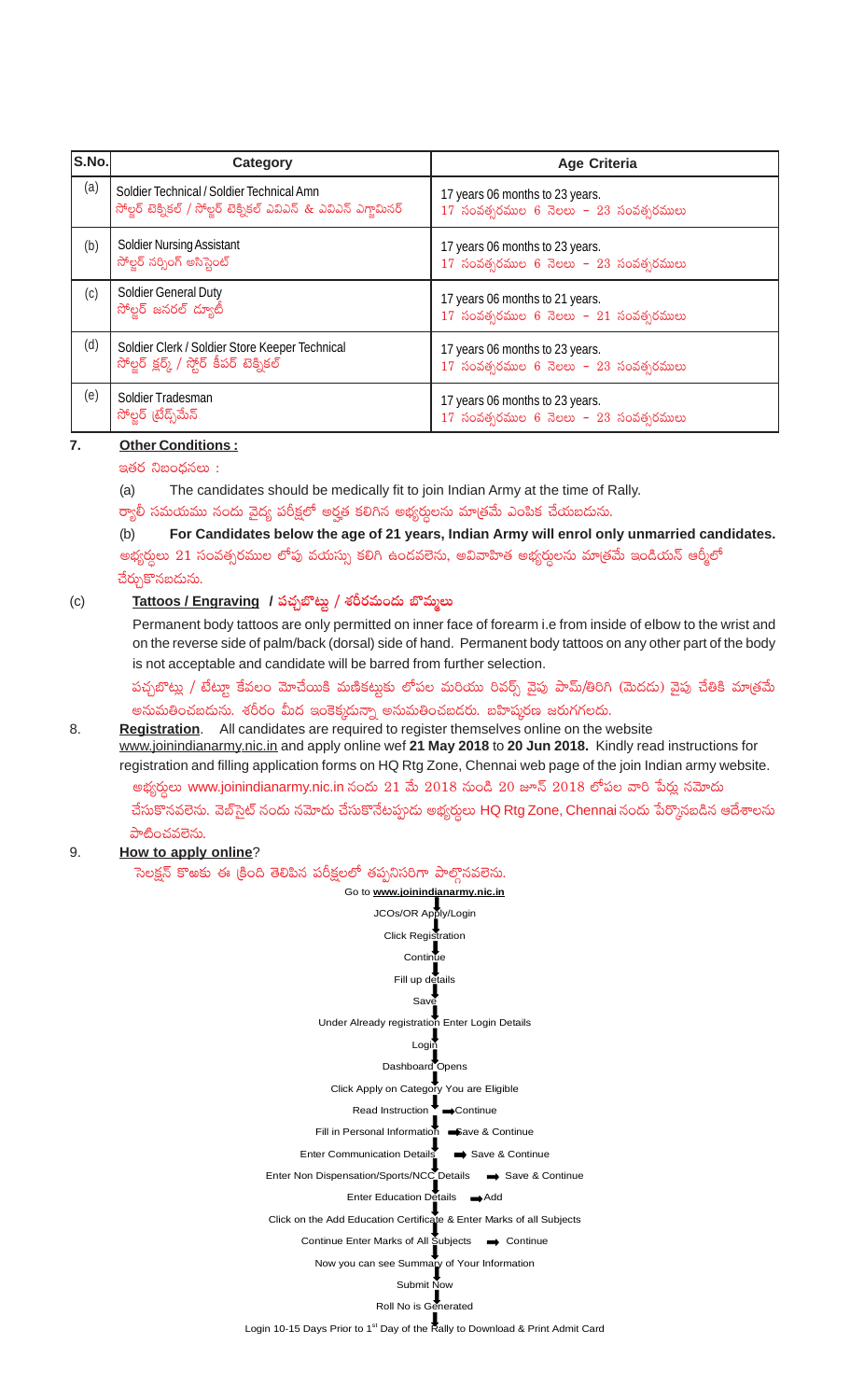10. **Selection Procedure**. The under mentioned tests are mandatory for all :- ెసెలక్షన్ కొఱకు ఈ క్రింది తెలిపిన పరీక్షలలో తప్పనిసరిగా పాల్గొనవలెను.

**(a)** Physical Fitness Test (PFT) / శారీరక పరీక్షలు

| Sr No | Test           | <b>Criteria</b>                            | <b>Remarks</b>          |
|-------|----------------|--------------------------------------------|-------------------------|
| (i)   | 1.6 KM Run     | Upto 5 Mins 30 Secs - Goup-I               | Group-I: 60 Marks       |
|       |                | 5 Mins 31 Secs to 5 Mins 45 Secs-Group -II | Group-II: 48 Marks      |
| (ii)  | Beam (Pull     | 10 Pull Ups<br>- 40 Marks                  | Arms & legs should      |
|       | Ups)           | 9 Pull Ups<br>- 33 Marks                   | straight,<br>feet<br>be |
|       |                | 8 Pull Ups<br>- 27 Marks                   | ioined<br>with<br>toes  |
|       |                | 7 Pull Ups<br>- 21 Marks                   | pointing downwards      |
|       |                | 6 Pull Ups<br>- 16 Marks                   |                         |
| (iii) | 9 Feet Ditch   | Candidates should qualify                  |                         |
| (iv)  | Zig-Zag        | Candidates should qualify                  |                         |
|       | <b>Balance</b> |                                            |                         |

**NOTE** : The above are **minimum prescribed standards and do not guarantee selection** as a right to candidates achieving them, Final selection will be based on merit position of the candidates.

పైన పేర్కొనబడిన సూచనలు [పమాణాలు మా[తమే కాని ఎంపిక అయినట్లు కాదు. ఎంపిక వారి వారి యోగ్యత బట్టి నిర్ణయింపబడుతుంది.

## (b) Physical Measurement Test (PMT) / దేహధారుఢ్య కొలతలు

As per eligibility requirement of category given at Paragraph 4 (Eligibility Conditions).

కేటగిరిని అనుసరించి శారీరక కొలతలు తీసికొనబడును.

## (c) **Medical / వైద్య పరీక్షలు**

The Medical Examination will be carried out on dates given by Medical team at rally site. Candidates found medically UNFIT at rally site will report to concerned medical specialist at designated hospital along with 03 x latest passport size photographs. Candidate will ensure that review medical is carried out on the dates given to them. **If 180 days or more lapse between screening medical at the rally and despatch, medical will be done again and unfit candidates in this review will not be recruited.**

ర్యాలీ సైట్ నందు వైద్య బృందం నిర్ణయించిన తేదీలో వైద్య పరీక్షలు జరుపబడును. మెడికల్ అన్\$ిట్ ఉన్న అభ్యర్ధులు 3 ఫోటోలతో వారికి సంబంధించిన మెడికల్ స్పెషలిస్ట్ఈే సం[పదించి వారికి నిర్ణయింపబడిన హాస్పిటల్ నందు రిపోర్ట్ చేయవలెను. ఈ అభ్యర్ధలు వారికి నిర్ణయింపబడిన తేదీలలో మరల వైద్య పరీక్షలు చేయించుకోవలెను. ర్యాలీ నుండి డిస్పాచ్ వరకు 180 రోజులు దాటినచో మరల వైద్య పరీక్షలు చేయబడును. ఇందులో అన్\$ిట్ అయినవారు రి(కూట్మెంట్లో పాల్గొనరాదు.

## (d) Common Entrance Examination / బాత పరీ<u>క</u>

All the candidates who have been declared fit at rally site in the Medical Examination and those declared medically fit from Military Hospitals after review will undergo a Common Entrance Examination conducted by Army Recruiting Office, Visakhapatnam. The location and date of CEE will be informed during the rally/intimated later. Negative marking would be applicable in CEE.

పైన పేర్కొనబడిన వైద్య పరీక్షలో ఫిట్ అయినవారు మరియు మిలిటరీ హాస్పిటల్లో ఫిట్ అయినవారికి కామన్ ఎంటైన్స్ ఎగ్జామ్ (సి.ఇ.ఇ.) ఉంటుంది. ఈ సి.ఇ.ఇ. ఆర్మీ రిక్రూట్మెంట్ ఆఫీస్, విశాఖపట్నంవారు కండక్ట్ చేస్తారు. ఈ పరీక్ష సమయము తేది <mark>ర్యా</mark>లీలో నిర్ణయింపబడుతుంది. ఇందులో నెగిటివ్ మార్కులు ఉంటాయి.

11. **Document Required**. Candidates are advised to bring the following documents in original on the day of rally as per programme. The documents should be arranged properly in a sequence and contained in a file cover along with one set of Photostat copy of each duly attested by a Gazetted Officer with his name and seal in English. Candidates are advised to check their certificate and Marks Sheet for mismatch of name, Date of Birth, Parents name, School and other particulars in various certificates. All documents/rubber stamps/seals should be in **ENGLISH.** The following documents must be brought by the candidates :-

<mark>కావలసిన ప[త్రములు :</mark> అభ్యర్శలు పైన వివరించబడిన తేదీలలో ఒరిజినల్ డాక్యుమెంట్లతో హాజరు కావలయును. ఈ డాక్యుమెంట్లు లామినేషన్ చేయబడి, (కింద వివరించబడిన వరుస(కమములో ఫైల్ కవరునందు పొందుపరచుకొని, (పతి కాపీకి రెండు ఫోటోస్టాట్ కాఫీలను .<br>తీసుకురావలయును. నేటివిట్ సర్టిఫికెట్లో గెజిటెడ్ ఆఫీసర్ పేరు, హెూదా మరియు కార్యాలయము ముద్ర ఇంగ్లీషులో ఉండవలెను. అభ్యర్డులు తమకు సంబంధించిన సర్టిఫికెట్లందు పేరు, తం[డి పేరు మిగిలిన వివరములు సరిగ్గా ఉండునట్లు చూడవలెను. సర్టిఫికెట్ నేటివిటి మరియు పదవ తరగతి సర్టిఫికెట్లు తప్పనిసరి, మిగిలిన సర్టిఫికెట్లు మరియు అన్ని ఆఫీసు సీల్స్ ఇంగ్లీషునందు మాత్రమే ఉందునట్లు చూడవలెను. మీరు అప్పటికే ఆర్మీలో చేరియున్న, మీరు ఎటువంటి స్దానములోనున్నా లేక ఎన్ని సంవత్సరముల సర్వీసు కలిగియున్నా, తప్పుడు ప(తములు లేక తప్పుడు సమాచారమును ఇచ్చినచో మిమ్మల్ని తొలగించబడును.<br>(a) SSC Mark Sheet with marks obtain

SSC Mark Sheet with marks obtained in Class X. (Certificate showing grades will not be **accepted except for CBSE)**

పదవ తరగతి మార్కుల లిస్టు (సి.బి.ఎస్.సి.కి తప్ప గ్రేడ్స్ ఎవ్వరికీ అంగీకరింపబడదు.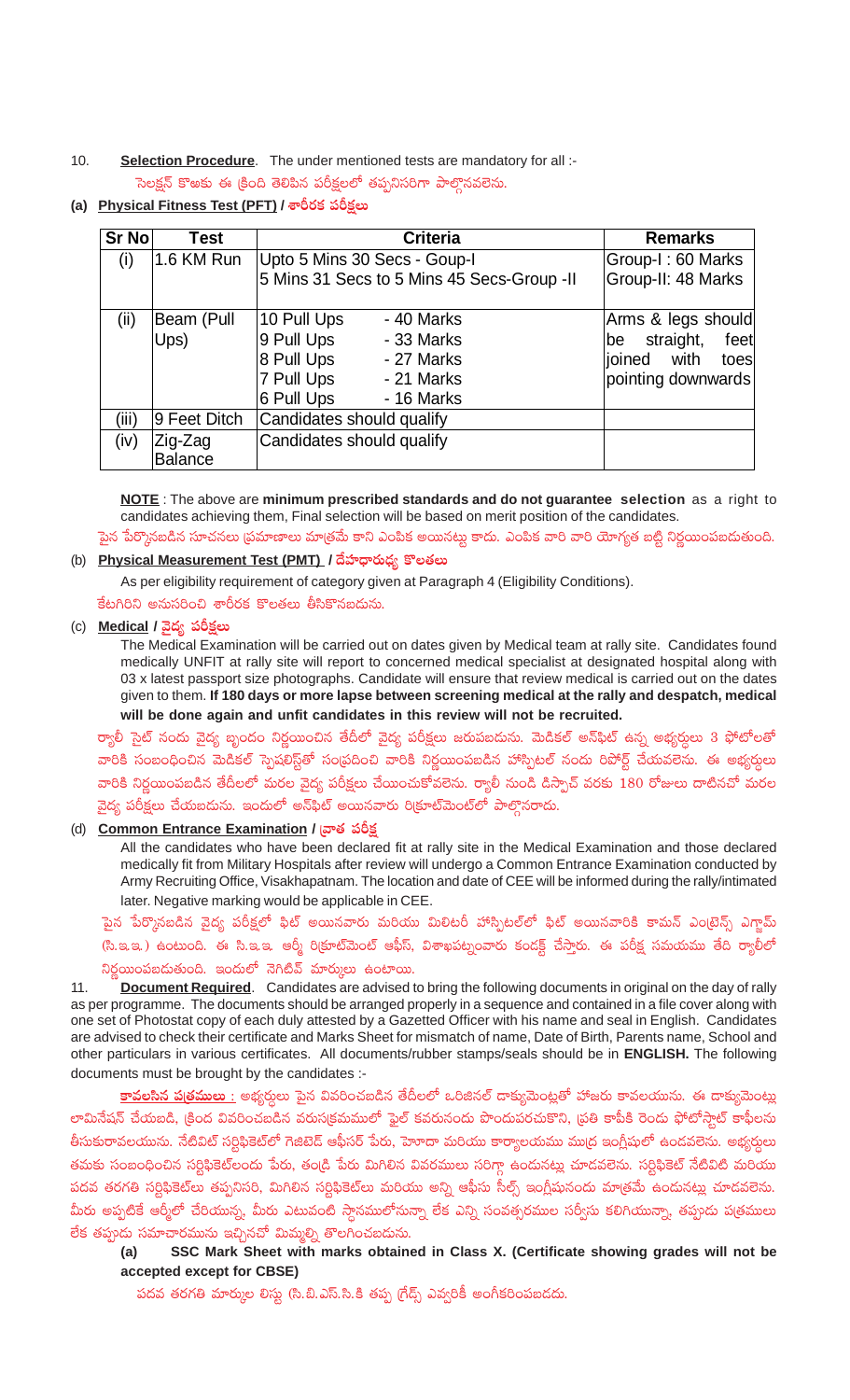Intermediate Mark Sheet (XII) and Certificate, where applicable.  $(b)$ 

ఇంటర్మీపిడియట్ / డిగ్రీ మార్ముల లిస్టు మరియు సర్టిఫికెట్లు.

Degree Mark Sheet and Certificate, where applicable.  $(c)$ 

డిగ్రీ మార్కుల లిస్టు మరియు సర్టిఫికెట్లు.

 $(d)$ Nativity, Community, Caste & Date of Birth Certificate. Candidates to produce latest automated Nativity, Community and Date of Birth Certificate issued by District Administration of Andhra Pradesh/Yanam (UT Puducherry) in English. Any cutting/ alteration will not be accepted (Residence Certificate holders are not allowed to participate in the rally).

నేటివిటి, కమ్యూనిటి, దేట్ ఆఫ్ బర్త్ సర్టిఫికెట్ ఇంగ్లీషు భాషలో తహశీల్దారు లేదా మండల రెవెన్యూ ఆఫీసర్ గారిచే సంతకము చేయబడి, యస్ యస్ ఐ డి నెంబరుతో ఆఫీసు సీలు ఇంగ్లీషులో ఉండవలెను.

Study and Conduct Certificate from last education institute in English (Not more than six month old).  $(e)$ అంగ్లములో గల ఆఖరి విద్యా సంవత్సరము యొక్క విద్య మరియు (పవర్తన సర్టిఫికెట్ (6 నెలల కంటె పాతదై ఉండకూడదు)

Character Certificate from Village Sarpanch /Administrative Officer in English. (Not more than six  $(f)$ month old).

గ్రామ సర్పంచ్ / పాలనాధికారి చే ఆంగ్లములో ధృవీకరించిన క్యారెక్టర్ సర్టిఫికెట్.

Transfer certificate in original in ENGLISH.  $(q)$ 

అభ్యర్ధి యొక్క ట్రూన్స్<sub></sub>ఫర్ సర్టిఫికెట్

 $12.$ 

NCC/Sports/ITI & Computer (O++ level) certificate, if held. NCC A/B/C certificates and Republic Day  $(h)$ Parade certificate should have photograph of the candidate duly attested by issuing authority. Provisional NCC A/B/C pass certificates will only be accepted if authenticated by concerned NCC Group **Commanders.** 

ఎన్.సి.సి. / స్పోర్ట్స్ / ఐ.టి.ఐ. & కంప్యూటర్ సర్టిఫికెట్ (ఒ++ లెవెల్) సర్టిఫికెట్. ఎన్.సి.సి. / ఎ/బి/సి సర్టిఫికెట్స్ మరియు రిపబ్లిక్ డే పేరేడ్ సర్టిఫికెట్స్తో అభ్యర్ధిని ఎటస్ట్ చేసిన ఫోటో. (పొవిజినల్ ఎన్.సి.సి. / ఎ/బి/సి సర్టిఫికెట్స్ కూడా స్వీకరింపబదును. కాని ఇవి ఎన్.సి.సి. (గూప్ ద్వారా ధృవీకరించబడి ఉండవలెను.

In case of Non Matric Candidates, Transfer Certificate signed by Headmaster/Principal of the school & countersigned by District Education Officer and Mark Sheet of last examination appeared, duly affixed with school seal and attested by Headmaster. Seal and language should be in English.

నాన్ మె(టిక్ అభ్యర్శలకు డి.ఇ.ఒ. చే జారీ చేయబడిన ఒరిజినల్ టి.సి. మరియు ఉత్తీర్ణత అయిన మార్కుల షీటు మీద హెడ్ మాస్టర్ సంతకము మరియు స్కూలు సీలు ఉండవలెను. హెడ్ మాస్టర్ అటెస్ట్ చేసిన ఆఖరి పరీక్ష మార్కుల షీటు ఉత్తీర్ణత పత్రం.

Twenty latest coloured 34mm x 45mm passport size photographs not taken earlier than three months  $(k)$ with Name and Date of Birth printed on bottom of photographs of the candidates. The photograph should be without facial hair (Beard) and preferably with white coloured background and plain/light coloured shirt.

(కొత్తగా తీయించుకున్న 34x45 యమ్.యమ్. సైజుతో 20 ఫోటోలు. ఈ ఫోటోలు 3 నెలల లోపల తీసుకొనవలెను. పేరు మరియు పుట్టిన తేది ఫోటోకి క్రింద భాగమునందు [వాయవలెను. ఈ ఫోటోలో ఎటువంటి మేకప్ లేకుండా గెడ్డం లేకుండా లైట్ కలర్ షర్ట్ మరియు వైట్ బ్యాక్(గౌండ్ఆో తీసుకొనవలెను.

 $(1)$ All candidates are requested to carry AADHAR card/AADHAR Number for "AADHAR Based Biometric Verification".

అభ్యర్ధులు ఆధార్ బయో మెట్రిక్ వెరిఫికేషన్ కొరకు వారి ఆధార్ కార్డ్ గానీ నెంబర్ గానీ తీసుకొనిరావలెను

### Son of Servicemen/ Son of Ex- Servicemen/ Son of War Widow & Battle Casualty

There is provision for instant enrolment for Son of War Widows and Battle Casualties, Eligible candidates  $(a)$ to contact concerned Army Recruiting Office.

యుద్ధం వలన విధవరాలయిన కుమారులు మరియు యుద్ధంలో గాయపడినవారికి మరియు ఎక్స్ సర్వీస్ మెన్ కుమారులకు ప్రత్యేక అవకాశము కలదు. ఇందుకొరకై ఆర్మీ రిక్రూటింగ్ ఆఫీస్ వారిని సంప్రదించగలరు.

In case of son of serving soldier of JCO/OR or Officer/ son of Ex Servicemen, relationship certificate  $(b)$ duly signed by Chief Record Officer/ Senior Record Officer of respective Record Office with date of birth, Joint Photographs of the candidate with his father will be produced.

## జెసిఓ/ఓఆర్ లేక ఆఫీసర్ / ఎక్స్ సర్వీస్ మెన్ కుమారులకు రిలేషన్షిషప్ సర్టిఫికేట్లో ఛీప్ / సీనియర్ రికార్డ్ ఆఫీసర్ లేక సంబంధిత రికార్డ్ ఆఫీసర్ సంతకం పొంది ఉందాలి. ఆ పిల్లలు వారి తం[డితో ఉన్న ఫోటో సమర్పించవలెను.

In case of the recruitment of dependent of Servicemen/Ex-servicemen, an affidavit duly authenti  $(c)$ cated by Notary/ Class-I Magistrate to be given by the parent of the candidate that only one son/brother will be taking bonus marks to get enrolled in the Army. (Format of affidavit on Non Judicial Stamp paper is attached with the notification.)

సర్వీస్ మెన్ / ఎక్స్ సర్వీస్ మెన్ పైన ఆధారపడిన వ్యక్తుల రిక్రూట్మెంట్ కొరకు అఫిడవిట్ (నోటరీ చేత లేక క్లాస్–1 మెజి(స్టేట్ చేత ధృవీకరింపబడాలి) ఆ తండ్రి పొందుపర్చవలెను. అందులో ఒక కొదుకు బోనస్ మార్కులకు అర్హులు అవుతారు.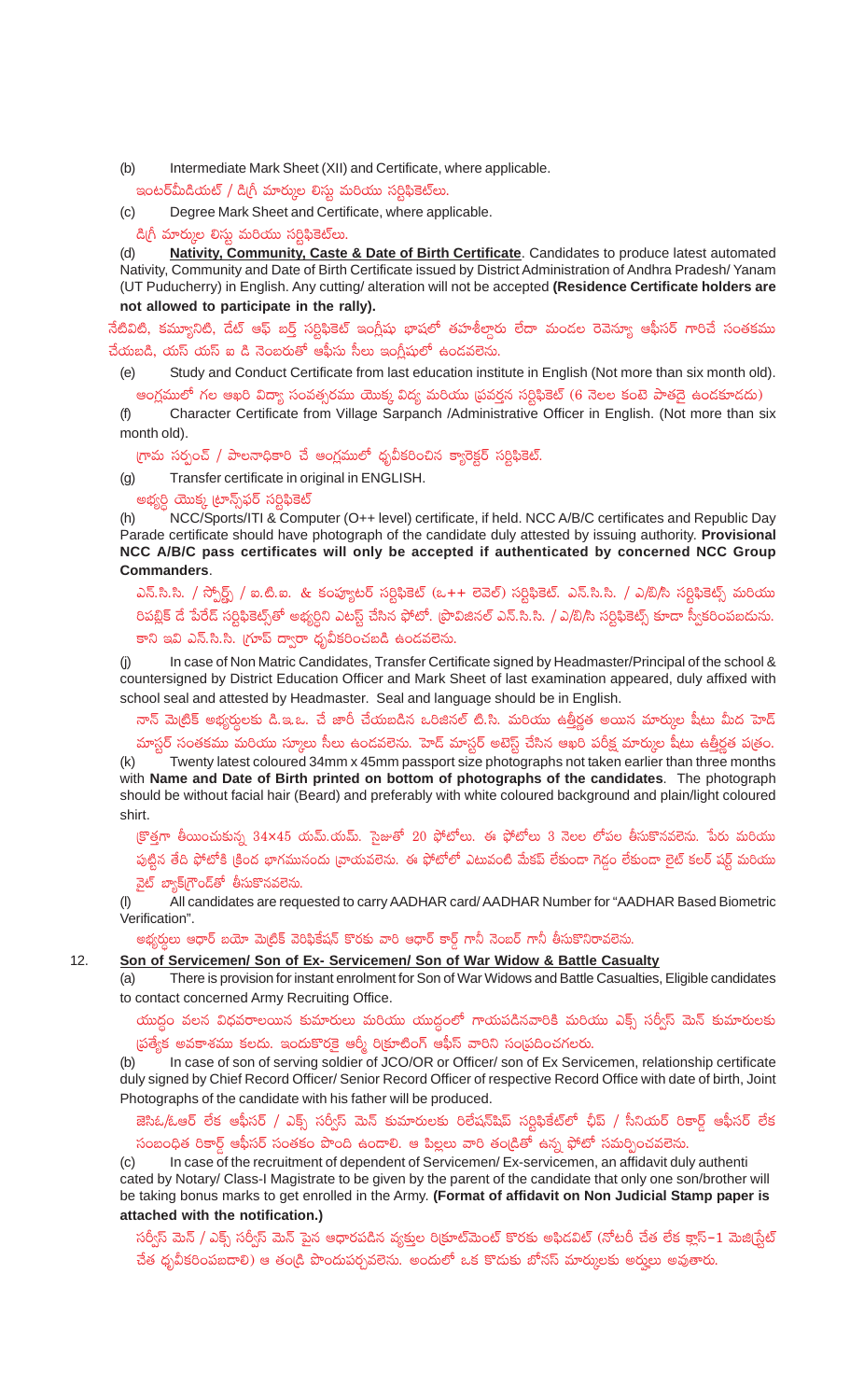## 13. **Relaxation in physical standards.**

ఎన్.సి.సి. / స్పోర్ట్స్ / ఐ.ఐ.టి. & కంప్యూటర్ సర్టిఫికెట్.

| Category                                                                                                                                                         | Height<br>(Cms) | <b>Chest</b><br>(Cms) | Weight<br>(Kgs) |
|------------------------------------------------------------------------------------------------------------------------------------------------------------------|-----------------|-----------------------|-----------------|
| Sons of Servicemen (SOS) Ex- servicemen (SOEX)/War<br>widows (SOWW)/ Widows of Ex- Servicemen                                                                    | $\mathcal{P}$   |                       | $\mathcal{P}$   |
| Adopted Son /Son $-$ in $-$ law of a war Widow, if she<br>has no son including a legally adopted son of Serving<br>Soldier/ Ex - Servicemen                      | $\mathcal{P}$   |                       | $\mathcal{P}$   |
| Outstanding sportsmen (International/ National / State/<br>District level having secured 1 <sup>st</sup> /2 <sup>nd</sup> position in last two<br>years)         | $\mathcal{P}$   | 3                     | 5               |
| @ Note – Relaxation in physical Standards is either for wards of servicemen/ ex<br>servicemen or sportsmen (not both) and is in addition to the Special Physical |                 |                       |                 |

**Standards.** 

## 14. **Pay and Allowances and other Facilities**.

After enrolment a soldier is entitled to get basic pay approx. Rs 30,000/- per month as per seventh pay commission and allowances as admissible along with other facilities such as free ration/ ration money, clothing, medical for self and accommodation, Railway warrant for self and dependents, Group Housing Scheme, Army Group Insurance Scheme of Rs 40,00,000/-. The other privileges are fully paid Annual Leave up to a maximum of 60 days, Casual Leave up to a maximum of 30 days, Medical Leave as recommended by Medical authorities and Leave Encashment up to 30 days in a calendar year and maximum 300 days in service.

అభ్యర్ధి ఎంపికైన తరువాత జీతముగా సుమారు రూ. 30,000/– 'ప్రతి నెల మరియు రేషను / రేషను ధనము, బట్టలు, వైద్యము తనకు / తనపై ఆధారపడినవారికి, రైల్వే వారెంట్ తనకు / తనపై ఆధారపడినవారికి, 'గూప్ హౌసింగ్ స్కీమ్, 'గూప్ ఇన్సూరెన్సు రూ.  $40,00,000/$ -లు, సంవత్సరమునకు వేతనముతో కూడిన 60 రోజుల సెలవలు మరియు 30 రోజులు ఆకస్మిక సెలవు (క్యాసువల్ లీవ్)

మరియు వైద్యుల సిఫారస్ మేరకు అవసరమైన వైద్యపరమైన సెలవులు పొందగలరు. సంవత్సరమును 30 రోజుల సెలవు దినములు, (పతి సంవత్సరము 30 రోజుల చొప్పున తన సర్వీసునందు 300 రోజులకు ఆర్ధిక సెలవుగా వేతనము పొందగలరు.<br>15 Volunteers for Parachute Regiment / Parachute Special Forces Battalions

## 15. **Volunteers for Parachute Regiment / Parachute Special Forces Battalions**.

పారాచూట్ రెజిమెంట్ / పారాచూట్ స్పెషల్ ఫోర్సెస్ బెటాలియన్స్క్లో వాలంటీర్స్.

Candidates achieving higher physical standards during the screening at the Rally Site have an option to volunteer for the elite Parachute Regiment / Parachute Special Forces Battallions.

శరీర దృఢత్వ పరీక్షల్లో అత్యున్నత మార్కులు సాధించిన అభ్యర్దులు పారాచూట్ రెజిమెంట్ / పారాచూట్ స్పెషల్ ఫోర్సెస్ బెటాలియన్స్<mark>క</mark>ు వాలంటీర్స్గా వెళ్లవచ్చు.

### 16. **Pension**

Service pension is admissible to an individual on completion of mandatory minimum service and subject to laid down service conditions.

పదోన్నతులను బట్టి, చేసిన సంవత్సరములను బట్టి సర్వీసు పెన్నన్ నిర్ణయించబదును

### 17. **Promotion**.

A Sepoy can become an officer/ Junior Commissioned Officer subject to certain laid down service condition of each trade.

నిబంధనల (పకారము పదోన్నతులు, ఒక సిపాయి ఆఫీసర్ / జూనియర్ కమీషన్డ్ ఆఫీసర్గా (పమోట్ చేయబడును

# 18. <u>Advisory :</u> / సలహాలు<br>(a) Candidate

Candidates to be self contained for food and water on the day of documentation, the day of screening and the days of medical examination. No candidate will be allowed to go out of the rally ground during the documentation/screening/medical tests.

అభ్యర్ధులు తమ సర్టిఫికెట్ల పరిశీలన, దేహ ధారుధ్య పరీక్షల మరియు మెడికల్ జరుగు సమయమందున ఆహారమును మరియు మంచినీరును తామే ఏర్పాటు చేసికొనవలెను. అభ్యర్ధులకు సంబంధించిన వారిని సర్టిఫికెట్ల పరిశీలన, దేహ ధారుధ్య పరీక్ష మరియు మెడికల్ పరీక్షలు జరుగు సమయమందున ఆ (పదేశమున లోనికి అనుమతించబడరు.<br>(b) Candidates are advised to report to the rally site strictly as per p

Candidates are advised to report to the rally site strictly as per programme given to avoid overcrowding and unnecessary waiting at rally site.

అభ్యర్తులందరూ పైన పేర్మొనబడిన సమయమునకు ర్యాలీ ∣ప్రదేశమునకు చేరుకొనవలెను. అనవసరముగా నెట్లకొనుట, ర్యాలీ జరుగు (పదేశమందు నిలబడుట చేయరాదని హెచ్చరించడమైనది.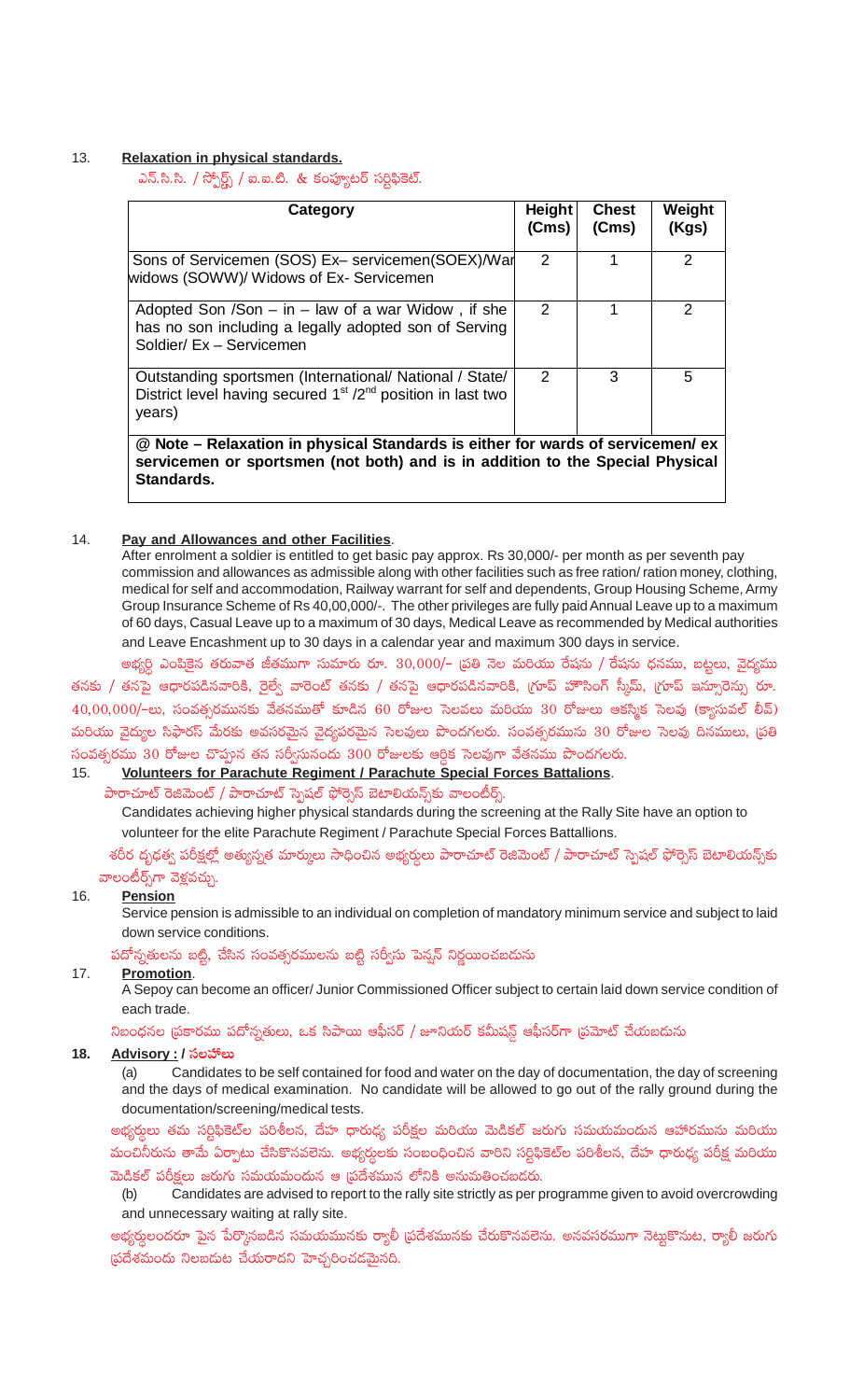(c) Candidates are advised to check their age, education criteria before participating in the rally. Candidates found under age/ overage and not meeting education criteria will be disqualified.

అభ్యర్ధులు ర్యాలీకి ముందు వారి వయస్సు, చదువు సరిగ్గా చూసుకొనవలెను. ర్యాలీలో కనుగొన్న యెడల వారిని బహిష్కరింపబడును.<br>(d) Mobiles, tabs and calculators are not permitted at the rally site. Candidates must take care of Mobiles, tabs and calculators are not permitted at the rally site. Candidates must take care of their documents/belongings against theft during rally.

మోబైల్స్ మరియు ఏ ఇతర సాంకేతిక పరికరములు, ర్యాలీ జరుగుచున్న (పదేశమునందు అనుమతించబడదు. సురక్షణ కొరకు (పత్యేక సౌకర్యములు ఏమియు కల్పించబడవు.<br>´(e) Candidates mav have

Candidates may have to present themselves at rally site for three to four days. Candidates should make arrangements for stay under their own arrangement.

అభ్యర్ధులు 3 లేక 4 రోజుల ర్యాలీలో ఉండవలసివస్తుంది. అభ్యర్ధులు దానికి తగినట్లు వారి ఏర్పాట్లు చేసుకొనవలెను.

# **19. <u>Caution for all Candidates :</u> / అభ్యర్ధులకు జాగ్రత్తలు**<br>(a) Candidates are to be aware that on enro

Candidates are to be aware that on enrolment into the Indian Army, there will be certain implications and restrictions on the Fundamental Rights guaranteed to him by the Constitution of India as per provisions of the Army Act (1950) and Army Rule (1954). The candidate will also have to furnish an undertaking to the effect during enrolment.

ఆర్మీలో చేరిన యెదల అభ్యర్ధులుకు కొన్ని (పత్యేక నిబంధనలు, నిషేధములు వర్తిస్తాయి. కొన్ని సమయములందు ఇటువంటి చర్యలు  $[$ పాథమిక, మానవతా హక్కులను ఉల్లంఘించిన విధముగా ఉంటాయి. కాని ఇవన్నీ చట్టపరంగా ఆర్మీ యాక్ట్ 1950 మరియు ఆర్మీ రూల్స్ 1954 (పకారము వర్తిస్తాయి. దీనికి సహకరిస్తూ అభ్యర్ధి ముందుగా సంతకం చెయ్యాలి.<br> (b) Armv will not be responsible for anv iniurv or death caused to

**(b) Army will not be responsible for any injury or death caused to candidate during recruitment rally. The candidate will participate at his own risk.**

రి(కూట్మెంట్ ర్యాలీలో ఎవరైనను గాయపడిన మరియు మరణించిన ఆర్మీకి సంబంధము ఉండదు. అభ్యుర్దులు వారి నైతిక మరియు స్వంత బాధ్యతపై ర్యాలీలో పాల్గొనవలెను.

**(c) Recruitment is a free service and candidates are cautioned against falling victim to unscrupulous elements/middlemen/agents/touts. Paying money to agents/touts is a crime. Candidates are advised not to waste time and money on such activity. No one can help except your hard work and merit.**

ఆర్మీలో ఉద్యోగుల ఎంపిక ఉచితంగా నిర్వహించబదును. అభ్యర్ధులు, దళారులను / మోసపూరితమైన మాటలు చెప్పువారిని / మధ్యవర్తులను కాని రూల్సుకు విరుద్ధముగా చేయువారిని / డబ్బును అడుగుట కాని నేరము. అభ్యర్ధులను డబ్బులు చెల్లించరాదని, దళారులతో సంభాషించుట సమయమును వృధా పరచుటయేనని తెలియపరచుచున్నాను. ఎవరును మీరు ఏవిధమైన సహాయము చేయలేరు. కేవలం మీయొక్క ((శమ, పట్టుదల) కృషి ఆధారముగానే ఎంపిక జరుగుతుంది.<br> **(d) Biometric identification & hand writing analysis wil** 

**(d) Biometric identification & hand writing analysis will be done at each stage. Imposters will be caught & handed over to Police.**

aయోమెట్రిక్ మరియు చేతి |వాతని పరిశోధించడంవల్ల మోసం చేయాలనుకున్న అభ్యర్ధులను గుర్తించి వారిని పట్టుకొని పోలీసులకు అప్పగింపబడును.<br>(e) Use

Use of any unfair means will make the candidate liable to disqualification at any stage of recruitment whenever found. He will be handed over to Police thereafter.

అభ్యర్తులు ఎంపికకొరకు ఎటువంటి మోసం మరియు అన్వాయం చేయరాదు. అటువంటి పనులు చేసి దొరికినచో వారిని పట్లుకొని పోలీసులకు అప్పజెప్పబడును.<br>— f1 Production of f

Production of fake certificate and making of false declaration will lead to cancellation of candidature and criminal prosecution under the law.

మీ దాక్యుమెంట్లు సర్టిఫికెట్లు నకిలీవని తేలిన, అభ్యర్ధి యొక్క దాక్యుమెంట్లు ఒరిజినల్ కావని, తయారు చేసినవి అని తేలిన <mark>ర్యా</mark>లీలోని ఏ సమయమందైననూ అనగా ఫిజికల్, మెడికల్, ఎగ్జామినేషన్ మరియు దిశ్చాచ్లలో ఏ సమయమందైననూ తొలగించుటయే కాక, చట్టపరమైన చర్యలు తీసికొనబడును. వారు శిక్షార్హులౌదురు.<br>(g) The candidates are liable to be screen

The candidates are liable to be screened for use of Physical performance enhancing drugs during recruitment rally. Candidates are liable to be disqualified for use of physical performance enhancing drugs during recruitment rally. Army will not be responsible for any mishap during the run/other physical test due to consumption of drugs.

శరీర దృఢత్వంకోసం (డగ్స్ వినియోగించడం నేరంగా పరిగణింపబడుతుంది. దీనికొరకై పరీక్షలు చేయబడును. ఈ పరీక్షల్లో విఫలమైన వారికి తీ[వమైన శిక్ష విధింపబడును. ఇటువంటి (డగ్స్ తీసుకొన్నవారికి ర్యాలీలో ఏం జరిగినను ఆర్మీ బాధ్యత వహించదు.

(h) Military service is a volunteer service.

\$T\≥] dædüºyéT ˇø£ yê\+{°sY düØ«dt.

Text given in English language will be treated as correct in case of mismatch of interpretation **in Telgu language.**

ఆంగ్ల భాషలో చెప్పబడినవి మా[తమే సరియైనవి.<br>Quinty of Selection is provisional till Rah

Selection is provisional till Rahdari Certificate is issued and candidates are despatched for training. రహదారి సర్టిఫికెట్ ఇచ్చినంతవరకు మరియు (టైనింగ్**కు పంపించినంతవరకు సెలక్షన్ [పొ**విజినల్.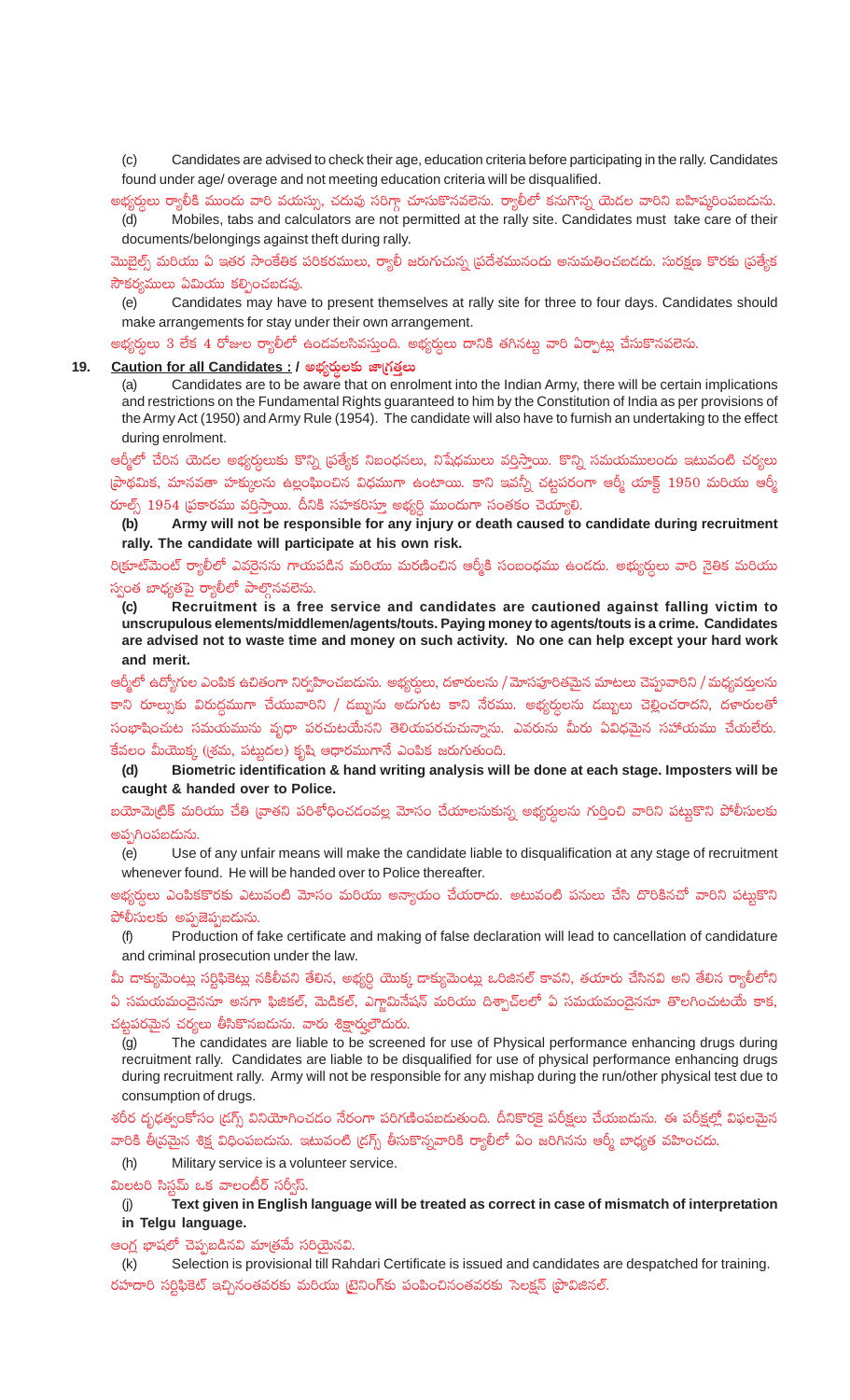(l) Result of written examination will be declared on the official website **joinindianarmy.nic.in.** No Separate letter will be sent to the candidate. It is responsibility of candidate to check the result and report to ARO for documentation.

ఆర్మీ రి(కూట్మెంట్ ఫలితాలు **joinindianarmy.nic.in.** వెబ్సైట్లో పొందుపర్చబడును. ఫలితాలు చూసుకొనే బాధ్యత అభ్యర్ధులదే.

20. In case of further query see website at **www.joinindianarmy.nic.in** or contact Army Recruiting Office, Visakhapatnam at **Tele No-0891-2754680.**

ఎటువంటి సమాచారమునకైన www.joinindianarmy.nic.in సందర్శించండి లేక ఆర్మీ రి(కూటింగ్ ఆఫీస్, విశాఖపట్నం వారిని  $\tilde{\omega}$ 0 సంబంచండి. ఫోన్ నెం. 0891-2754680.

**Disclaimer**: The terms and conditions, given in the notification and on the website are subject to change and should therefore, be treated as guidelines only. In case of any ambiguity, the existing policies, rules and regulations of Indian Army/ Government of India will be final. Details are also available on website www.joinindianarmy.nic.in

పైన ఇచ్చిన సమాచారము నోటీసు ఇవ్వకుండా మార్పు చేయవచ్చును. అర్హత నిబంధనల కొరకు, <sub>l</sub>పదేశము కొరకు మరియు ఇతర

వివరాల కొరకు అభ్యర్ధులు తరచు నవీకరణ చెందాలి.<br><u> Beware of Touts</u>: - Recruitment pro Recruitment process is fully automated. No one can help you in passing **Physical, Medical or Written Examination. Only your hard work will ensure your selection**.

టౌట్స్ని మరియు ఎటువంటి ఇతర మాధ్యమాలని నమ్మకండి. కేవలం మీ కృషి, నైపుణ్యం, మీ బలం మీద సంపూర్ణమైన విశ్వాసం కలిగి యుందాలి. ఆర్మీ రిక్రూట్మెంట్ ఆటోమేట్ అయిపోయింది. ఇందువలన ఎటువంటి ఇతర విధానంలోను ఎంపిక జరగదు.

> ARO, VISAKHAPATNAM ఎఆర్ఒ, విశాఖపట్నం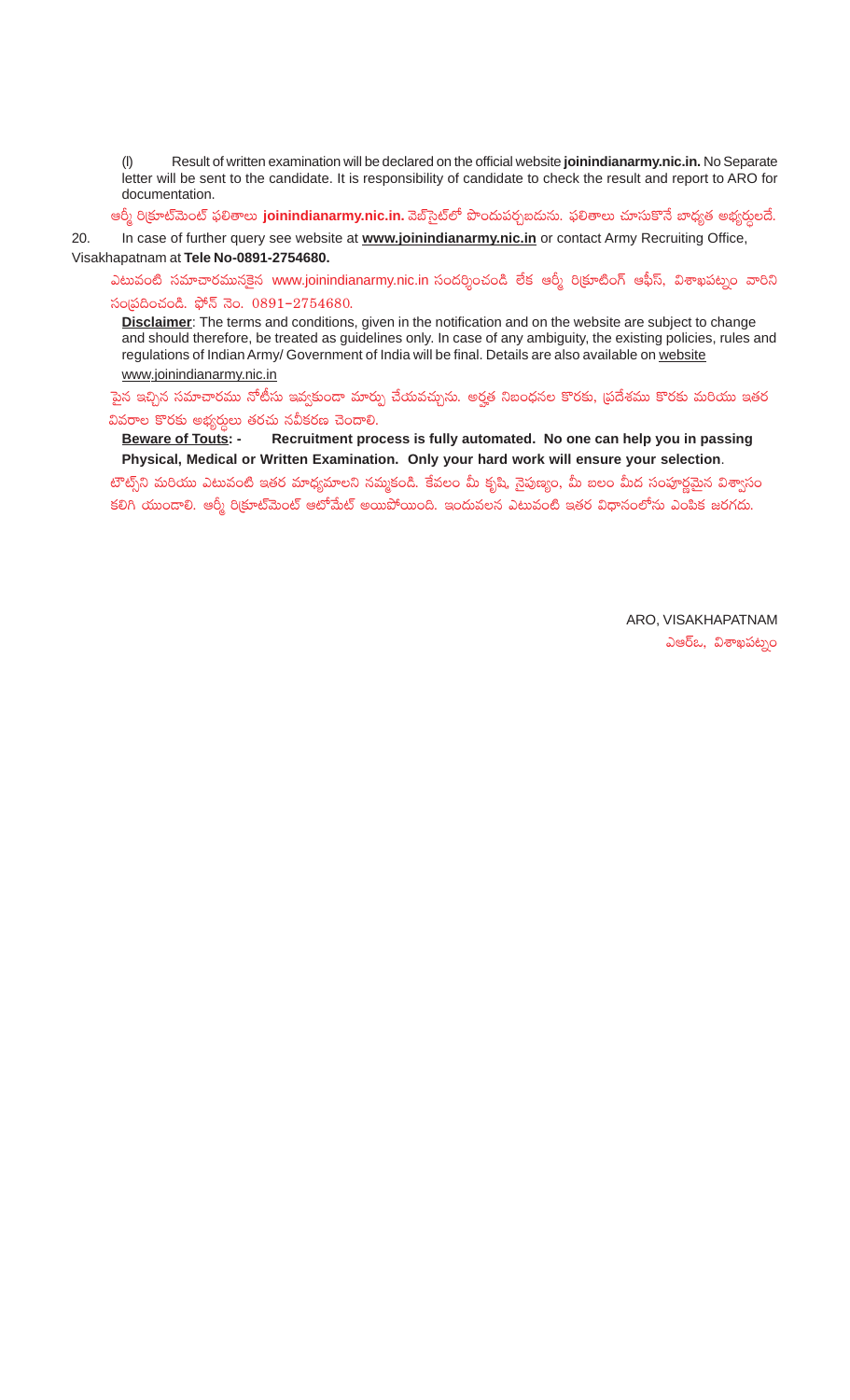## **NON JUDICIAL STAMP PAPER (FORMAT FOR AFFIDAVIT)**

| 1. |                                                                                                                       |      |                                                                      |                                                                              |  |  |  |  |
|----|-----------------------------------------------------------------------------------------------------------------------|------|----------------------------------------------------------------------|------------------------------------------------------------------------------|--|--|--|--|
|    | while applying for enrolment in Army solemnly affirm & state the following in my respect<br>Passport<br>size photo    |      |                                                                      |                                                                              |  |  |  |  |
|    | I belong to the following Caste/Religion :-<br>(a)                                                                    |      |                                                                      |                                                                              |  |  |  |  |
|    |                                                                                                                       |      |                                                                      |                                                                              |  |  |  |  |
|    | My Residential Address is as under :-<br>(b)                                                                          |      |                                                                      |                                                                              |  |  |  |  |
|    | <b>Permanent Address (Address as per Nativity/ Permanent Resident</b><br>(i)<br>Certificate).                         |      |                                                                      |                                                                              |  |  |  |  |
|    |                                                                                                                       |      |                                                                      |                                                                              |  |  |  |  |
|    |                                                                                                                       |      |                                                                      |                                                                              |  |  |  |  |
|    |                                                                                                                       |      |                                                                      |                                                                              |  |  |  |  |
|    |                                                                                                                       |      | PIN __________________________                                       |                                                                              |  |  |  |  |
|    |                                                                                                                       | (ii) | <b>Postal Address.</b>                                               |                                                                              |  |  |  |  |
|    |                                                                                                                       |      |                                                                      |                                                                              |  |  |  |  |
|    |                                                                                                                       |      |                                                                      |                                                                              |  |  |  |  |
|    |                                                                                                                       |      |                                                                      |                                                                              |  |  |  |  |
|    |                                                                                                                       |      | PIN __________________________                                       |                                                                              |  |  |  |  |
|    | (c)                                                                                                                   |      | I am married/ Unmarried.                                             |                                                                              |  |  |  |  |
|    | (d)                                                                                                                   |      | I hereby certify that I am not involved in any civil/ criminal case. |                                                                              |  |  |  |  |
|    | <b>OR</b>                                                                                                             |      |                                                                      |                                                                              |  |  |  |  |
|    | Following court cases/ FIR are pending against me :-                                                                  |      |                                                                      |                                                                              |  |  |  |  |
|    | (i)<br><u> 1990 - Johann Barnett, fransk politiker</u><br>(i)<br><u> 1989 - Johann Stoff, Amerikaansk politiker (</u> |      |                                                                      |                                                                              |  |  |  |  |
|    | (e)                                                                                                                   |      |                                                                      | <b>Consent Cert.</b> I am below 18 yrs and my parents give their consent for |  |  |  |  |
|    |                                                                                                                       |      | attending the Army Rect Rally (if applicable).                       |                                                                              |  |  |  |  |

# Signature of Father \_\_\_\_\_\_\_\_\_\_\_\_\_.

2. I give an undertaking that all documents submitted by me are correct. All docu issued by govt org/ offices have been signed by auithorized designated and govt officials. If any docu at any stage is found fake, I am aware that I will be dismissed from service and FIR will be lodged against me.

## **Signature of Notary Signature of Candidate**